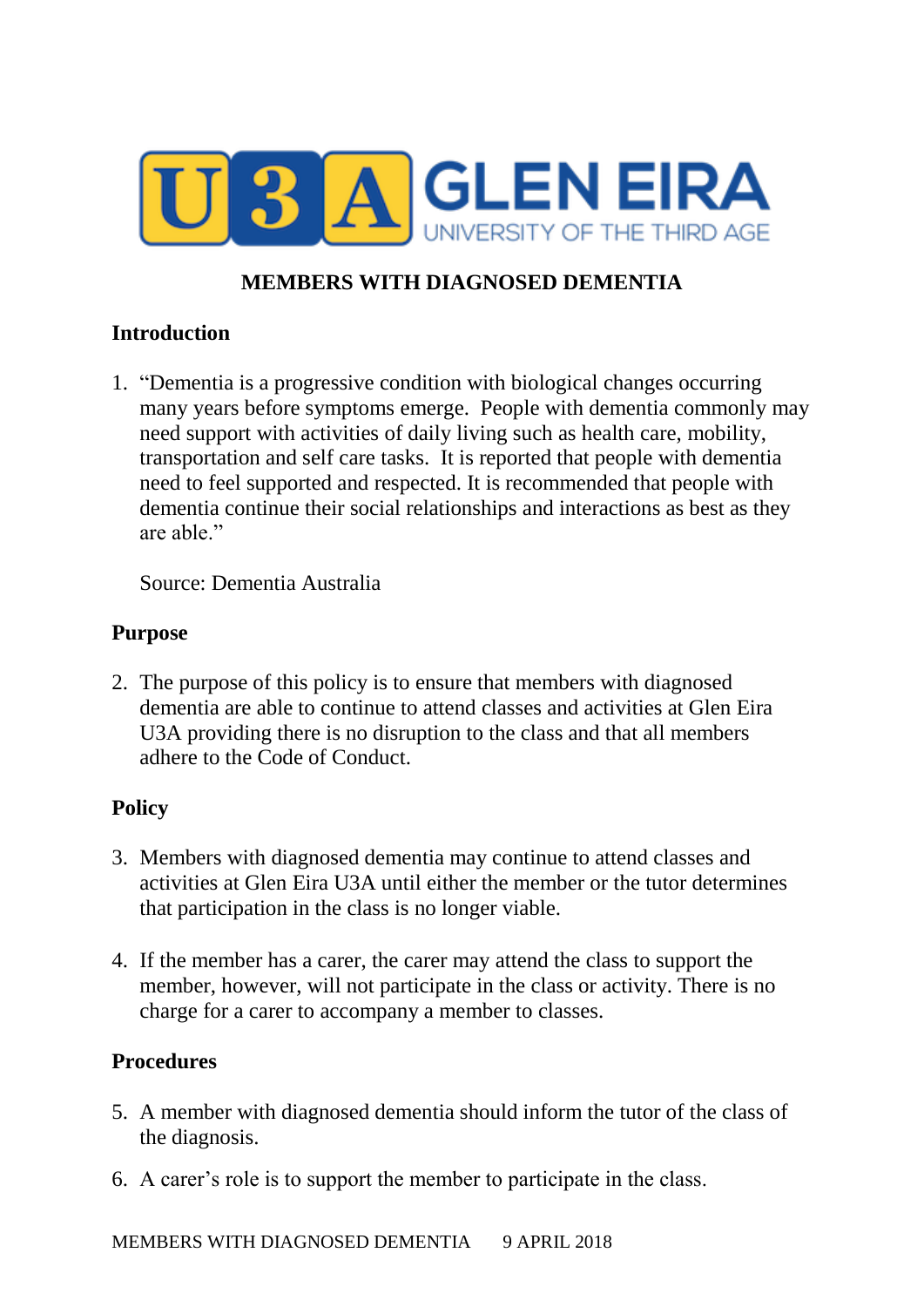- 7. The carer's name should be noted on the class roll adjacent to the member's name.
- 8. The carer and the tutor should agree on method of communication to ensure that the tutor is aware of any changes relating to the member.

#### **Responsibilities**

- 9. It is the responsibility of the member with diagnosed dementia and or their carer to inform the tutor of the diagnosis.
- 10.It is the responsibility of the tutor to include the member in the class as much as practicable.
- 11.If a carer attends the class with the member, it is the responsibility of the carer to assist the member as required and to ensure the impact on the other class members is minimal.
- 12.It is the responsibility of the tutor to communicate with the carer on any issues that may arise.

#### **Authorisation**

13.This Policy was adopted by the Committee of Management of Glen Eira U3A on 9 April 2018.